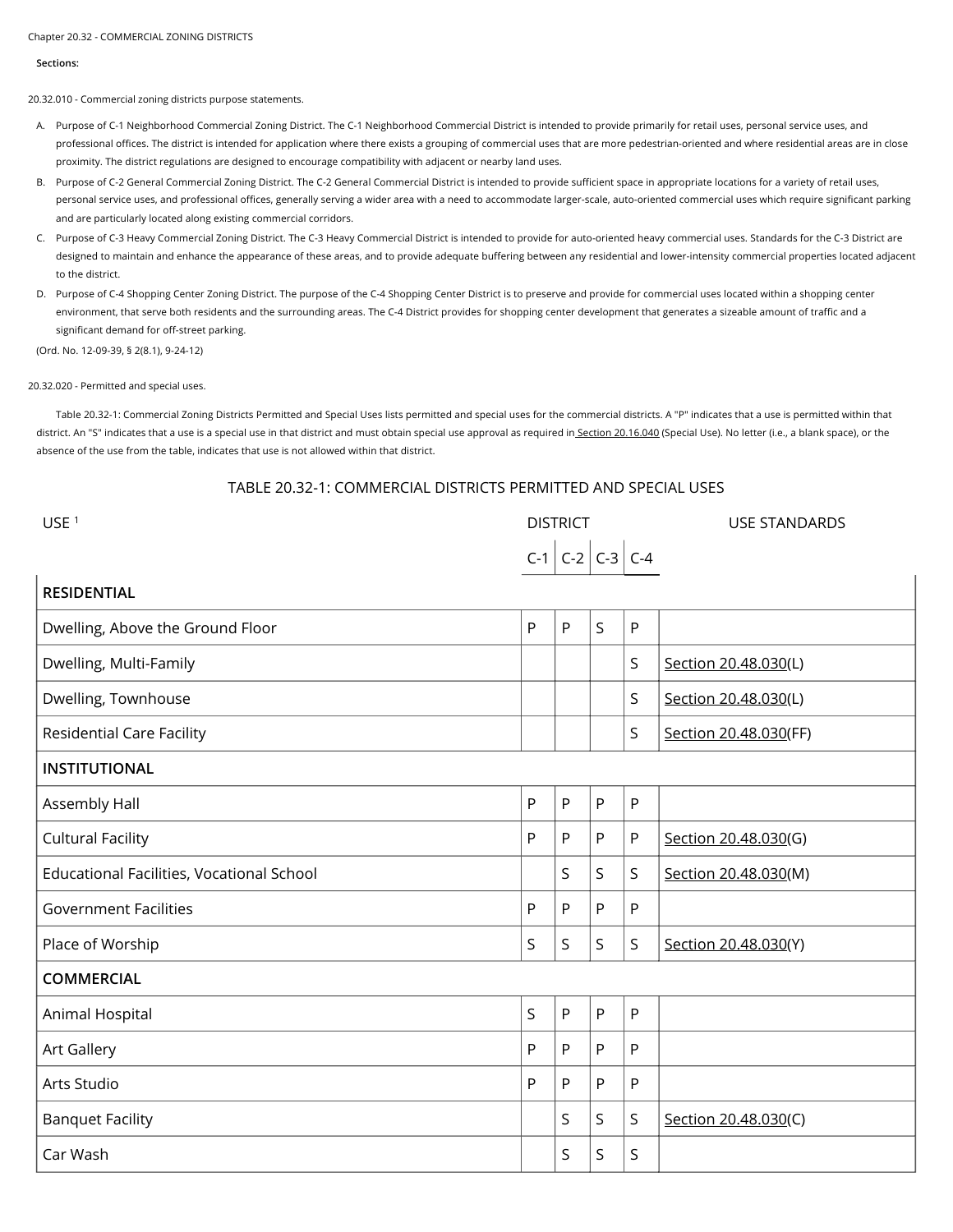| Currency Exchange                       | P | P | P         | P | Section 20.48.030(H)  |
|-----------------------------------------|---|---|-----------|---|-----------------------|
| Day Care Center, Adult or Child         | P | P | P         | P | Section 20.48.030(I)  |
| Drive-Through Facility                  | S | P | P         | P | Section 20.48.030(K)  |
| <b>Financial Institution</b>            | P | P | P         | P |                       |
| <b>Funeral Home</b>                     | S | P | ${\sf P}$ |   |                       |
| <b>Gas Station</b>                      | S | P | P         | P | Section 20.48.030(O)  |
| Greenhouse/Nursery                      |   | P | P         | S |                       |
| Heavy Retail, Rental and Service        |   |   | P         | S |                       |
| Homeless Shelter                        |   | S | S         |   |                       |
| Hospital                                |   | S | S         |   |                       |
| Hotel/Motel                             |   | S |           | S |                       |
| Indoor Amusement Facility               |   | P | ${\sf P}$ | P | Section 20.48.030(B)  |
| Kennel                                  |   | S | P         |   | Section 20.48.030(N)  |
| Live Entertainment - Indoor             | P | P | Ρ         | P | Section 20.48.030(P)  |
| Live Entertainment - Outdoor            |   | S | S         | S | Section 20.48.030(P)  |
| Medical/Dental Clinic                   | P | P | P         | P |                       |
| Mini-Warehouse                          |   |   | P         |   |                       |
| Motor Vehicle Aftermarket Enhancements  |   | S | S         |   | Section 20.48.030(U)  |
| Motor Vehicle Dealership                |   |   | S         |   | Section 20.48.030(S)  |
| Motor Vehicle Rental Establishment      |   |   | S         |   | Section 20.48.030(S)  |
| Motor Vehicle Service and Repair, Minor |   | S | S         |   | Section 20.48.030(U)  |
| Motor Vehicle Service and Repair, Major |   |   | S         |   | Section 20.48.030(U)  |
| Office                                  | P | Ρ | P         | P |                       |
| <b>Outdoor Amusement Facility</b>       |   | S | ${\sf P}$ | S | Section 20.48.030(B)  |
| <b>Outdoor Dining</b>                   | P | Ρ | P         | P | Section 20.48.030(X)  |
| Payday or Title Loan Agency             |   | Ρ | P         | P | Section 20.48.030(H)  |
| Pawn Shop                               |   | P | P         |   | Section 20.48.030(H)  |
| Personal Services Establishment         | P | P | P         | P |                       |
| Pet "Day Care" Service                  | P | P | P         | P | Section 20.48.030(N)  |
| Restaurant                              | P | P | P         | P |                       |
| Retail Goods Establishment              | P | P | P         | P |                       |
| <b>Shooting Range</b>                   |   |   | S         |   | Section 20.48.030(EE) |
| Social Club or Lodge                    | P | P | P         | P |                       |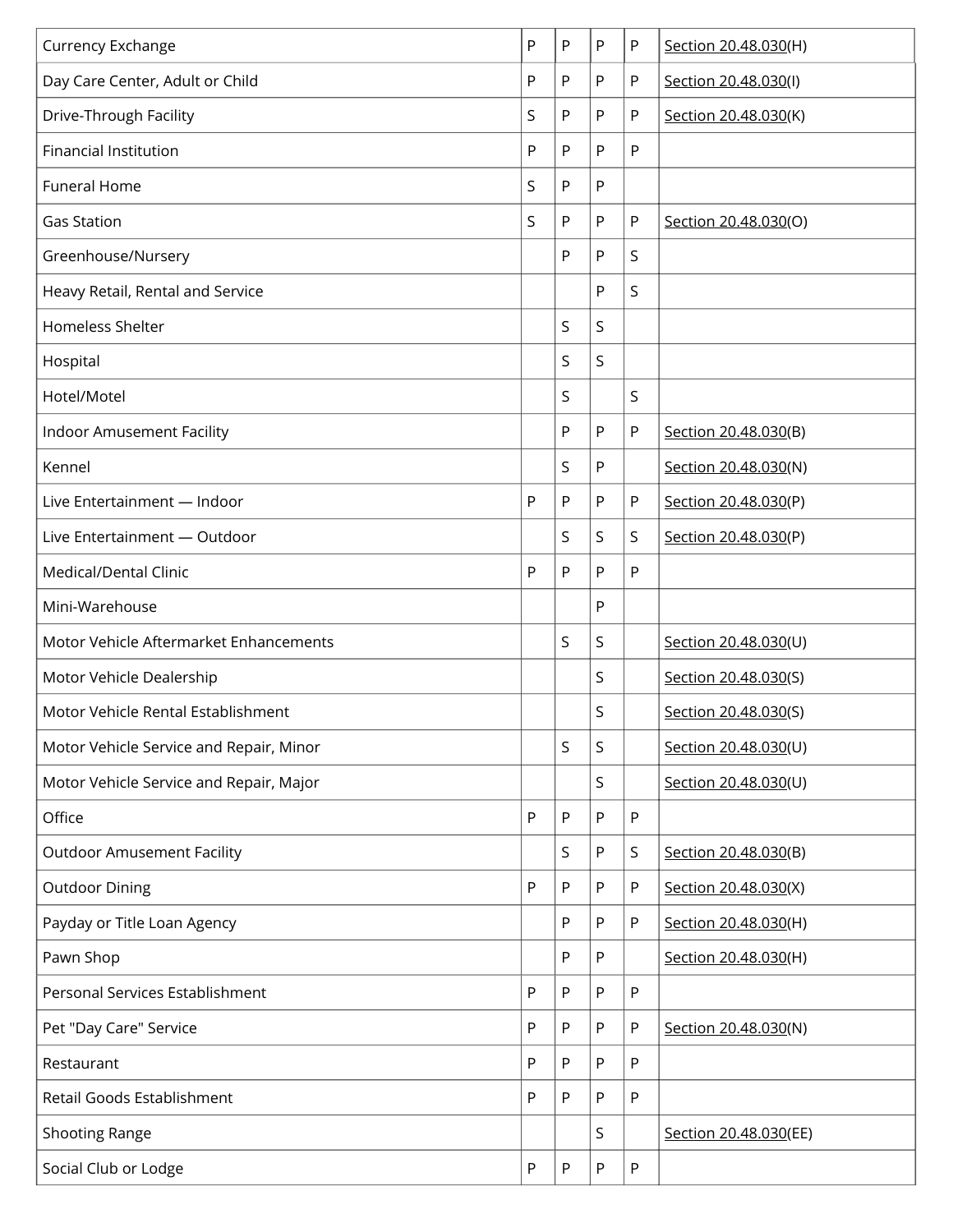| Smoke Shop                               |                      | S                    | S                    | S                    | Section 20.48.030(FF) |  |  |
|------------------------------------------|----------------------|----------------------|----------------------|----------------------|-----------------------|--|--|
| <b>Tattoo Parlor</b>                     |                      |                      | S                    |                      |                       |  |  |
| Tavern/Bar                               | P                    | P                    | P                    | P                    |                       |  |  |
| <b>TRANSPORTATION</b>                    |                      |                      |                      |                      |                       |  |  |
| Motor Vehicle Operations Facility        |                      |                      | P                    |                      | Section 20.48.030(T)  |  |  |
| Off-Street Parking Lot                   | S                    | S                    | S                    | S                    | Section 20.48.030(V)  |  |  |
| Parking Structure                        | S                    | S                    | S                    | S                    | Section 20.48.030(V)  |  |  |
| <b>OPEN SPACE</b>                        |                      |                      |                      |                      |                       |  |  |
| Park/Playground                          | P                    | P                    |                      | P                    |                       |  |  |
| Urban Agriculture                        |                      | S                    | S                    |                      | Section 20.48.030(HH) |  |  |
| <b>OTHER</b>                             |                      |                      |                      |                      |                       |  |  |
| Community Center                         | S                    | S                    | S                    | S                    | Section 20.48.030(E)  |  |  |
| Planned Unit Development                 | S                    | S                    | S                    | S                    | Chapter 20.20         |  |  |
| Recycling Facility, Convenience Drop-off | P                    | P                    | P                    | P                    | Section 20.48.030(Z)  |  |  |
| Utilities, Private                       | S                    | P                    | P                    |                      | Section 20.48.030(II) |  |  |
| Wireless Telecommunications Antenna      | S,<br>P <sup>2</sup> | S,<br>P <sup>2</sup> | S,<br>P <sup>2</sup> | S,<br>P <sup>2</sup> | Section 20.48.030(KK) |  |  |
| Wireless Telecommunications Facility     | S                    | S                    | S                    | S                    | Section 20.48.030(KK) |  |  |
| <b>Wireless Telecommunications Tower</b> | S                    | S                    | S                    | S                    | Section 20.48.030(KK) |  |  |

## **TABLE 20.32-1. FOOTNOTES:**

1 The terms in this column ("Use") are defined in Chapter 17 (Generic Use Definitions).

2 Only wireless telecommunications antennas that comply with the stealth design standards of Section 20.48.030 (KK) shall be considered permitted uses.

(Ord. No. 12-09-39, § 2(8.2), 9-24-12; Ord. No. 13-03-12, § 4, 3-25-13; Ord. No. 14-08-43, § 2, 8-25-14; Ord. No. 15-03-09, §§ 5, 11, 3-9-15)

## 20.32.030 - Bulk and yard regulations.

Table 20.32-2: Commercial Zoning Districts Bulk and Yard Regulations establishes bulk and yard regulations for the commercial zoning districts.

# TABLE 20.32-2: COMMERCIAL DISTRICT BULK AND YARD REGULATIONS

| <b>BULK AND YARD</b><br><b>REGULATIONS</b> | <b>DISTRICT</b>                                        |                                                        |                                                        |                                                                                             |  |  |  |  |  |
|--------------------------------------------|--------------------------------------------------------|--------------------------------------------------------|--------------------------------------------------------|---------------------------------------------------------------------------------------------|--|--|--|--|--|
|                                            | $C-1$                                                  | $C-2$                                                  | $C-3$                                                  | $C-4$                                                                                       |  |  |  |  |  |
| <b>BULK REGULATIONS</b>                    |                                                        |                                                        |                                                        |                                                                                             |  |  |  |  |  |
| Minimum Lot Area                           | Residential: 2,000<br>s.f./du<br>Non-Residential: None | Residential: 2,000<br>s.f./du<br>Non-Residential: None | Residential: 2,000<br>s.f./du<br>Non-Residential: None | Minimum District Size:<br>2 acres<br>Residential: 2,000<br>s.f./du<br>Non-Residential: None |  |  |  |  |  |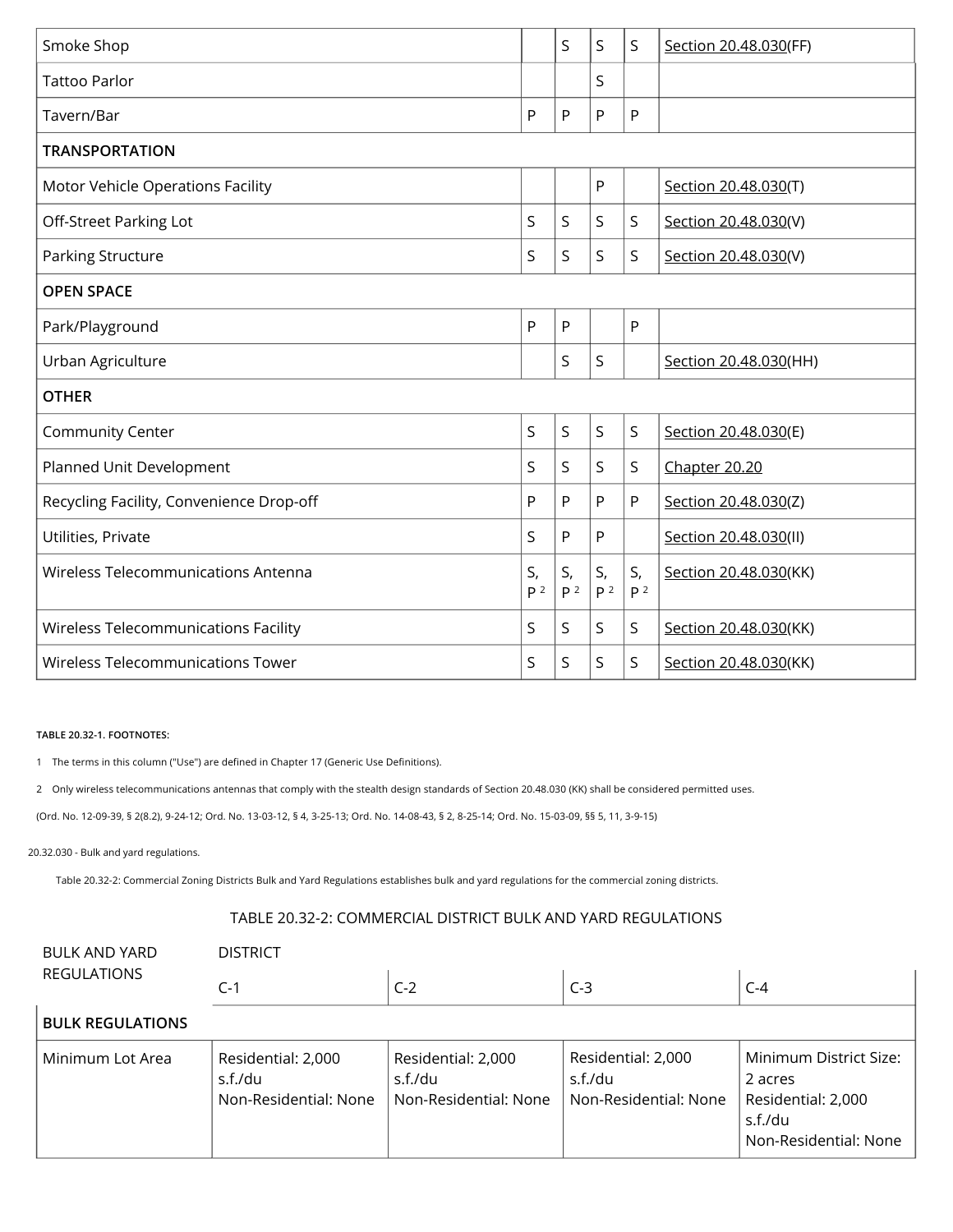| Minimum Lot Width                                                            | None                        | None                        | None                        | Minimum District Lot<br>Width: 100 ft. |  |  |  |  |  |
|------------------------------------------------------------------------------|-----------------------------|-----------------------------|-----------------------------|----------------------------------------|--|--|--|--|--|
| Maximum Building<br>Height $1, 2$                                            | 35'                         | 40' and 3 stories           | 35'                         | 40' and 3 stories                      |  |  |  |  |  |
| Design Standards                                                             | See Section<br>20.32.040(A) | See Section<br>20.32.040(A) | See Section<br>20.32.040(B) | See Section<br>20.32.040(C)            |  |  |  |  |  |
| YARD REQUIREMENTS                                                            |                             |                             |                             |                                        |  |  |  |  |  |
| Front Yard                                                                   | Maximum: 10'                | Maximum: 10'                | Minimum: 10'                | Minimum: 25'                           |  |  |  |  |  |
| Minimum Interior Side<br>Yard - Abutting Non-<br><b>Residential District</b> | None                        | None                        | None                        | None                                   |  |  |  |  |  |
| Minimum Interior Side<br>Yard - Abutting<br><b>Residential District</b>      | 10'                         | 10'                         | 10'                         | 20'                                    |  |  |  |  |  |
| Corner Side Yard                                                             | Maximum: 10'                | Maximum: 10'                | None                        | Minimum: 20'                           |  |  |  |  |  |
| Minimum Rear Yard                                                            | 10'                         | 20'                         | 20'                         | 20'                                    |  |  |  |  |  |

#### **TABLE 20.32-2. FOOTNOTES:**

1 An appurtenance in the commercial districts may take any form but shall not exceed a square of nine feet by nine feet, and ten feet in height. Steeples and similar architectural features on places of worship are permitted up to extend up to seventy-five feet in height.

2 Where a place of worship is located within the commercial districts, steeples and similar architectural features on places of worship are permitted up to extend up seventy-five feet in height.

(Ord. No. 12-09-39, § 2(8.3), 9-24-12)

#### 20.32.040 - Commercial district design standards.

Development within the commercial districts shall comply with the design standards of this section.

#### A. C-1 and C-2 District Design Standards.

- 1. Facade Articulation. Buildings in the C-1 and C-2 District shall comply with the following building articulation standards: (See Figure 20.32-1: Facade Articulation)
	- a. Multi-story buildings shall be designed with a definable base, middle and top. Rooflines, cornice treatments and window designs should divide larger buildings.
	- b. When visible from the public right-of-way (excluding alleys) or for any facade abutting a residential district, facades must include architectural features to avoid the appearance of blank walls facing the street. These include, but are not limited to, changes in the depth of wall plane of at least two feet, changes in wall texture or masonry patterns, windows, colonnade, columns or pilasters. Other facades should include some architectural features to minimize the appearance of blanks walls.
	- c. Building facades in excess of one hundred feet must include a repeating pattern with no less than two of the following elements: color change, texture change, material module change, or a wall articulation change of no less than two feet such as an offset, reveal, pilaster or projecting rib. All elements must repeat at intervals of no more than twenty-five feet.
	- d. Predominant facade colors must be subtle, neutral or earth-tone colors. Primary colors, high-intensity colors, metallic or fluorescent colors, and black are prohibited as predominant facade colors. Building trim and accent areas may be brighter and include primary colors.



#### **FIGURE 20.32-1: FACADE ARTICULATION**

2. Fenestration. Buildings in the C-1 and C-2 District shall comply with the following fenestration standards: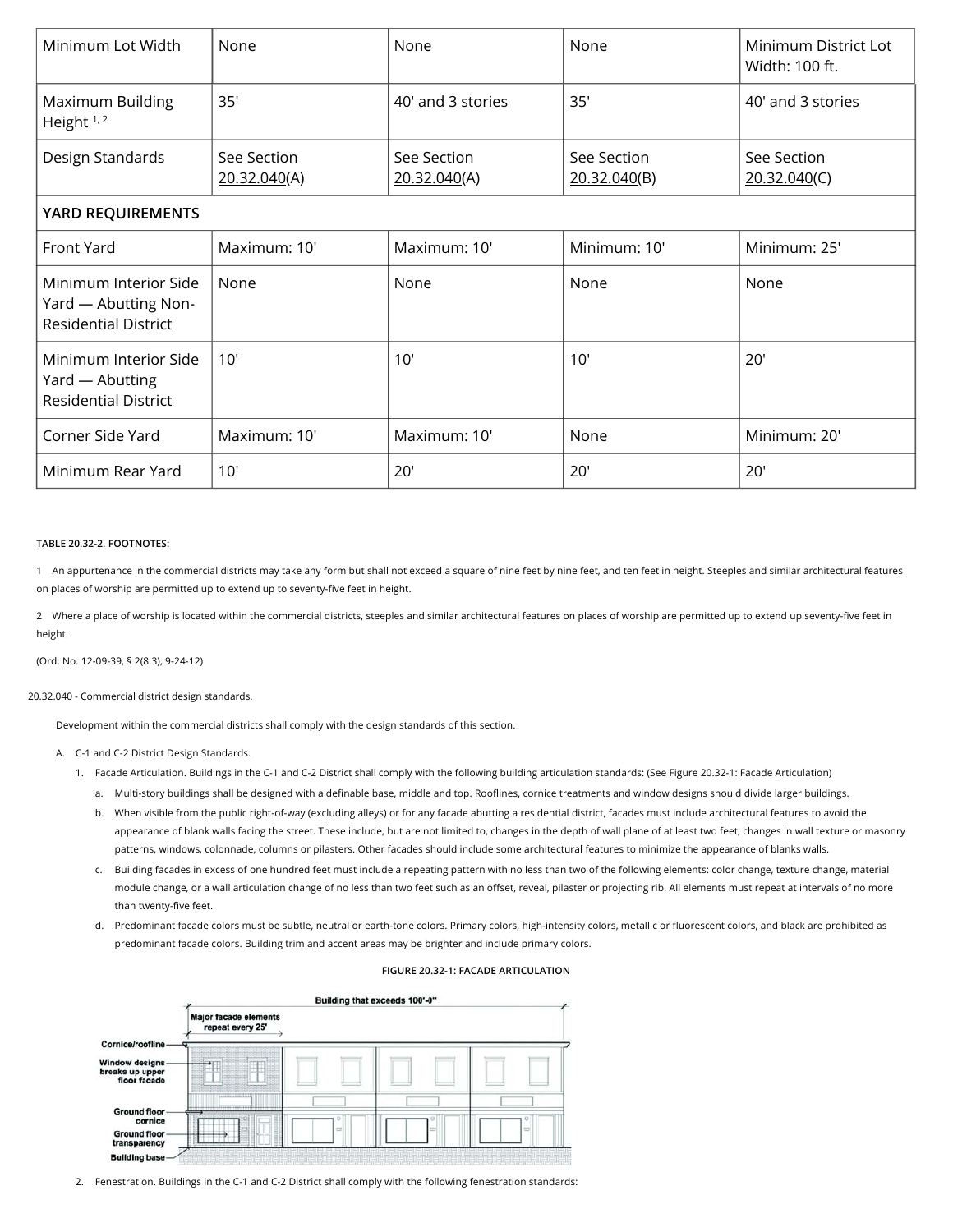- a. Windows shall be set back into or projected out from the facade to provide depth and shadow. Windows shall include visually prominent sills or other appropriate forms of framing. Awnings or shutters should be used to accentuate window openings and add interest to the design of the building.
- b. Non-residential units under twenty-five thousand square feet on the ground floor along a public street require fifty percent transparency comprised of clear windows or doors for the façade area between two feet and eight feet above the average grade for all walls that front on a public street or access area, which allows views of indoor space or product display areas. Parking structures or walls of structures that are used for ground floor parking are exempt from the transparency requirements: however, decorative elements and architectural elements are required to break up the façade. Windows shall be constructed of clear or lightly tinted glass. Tinting above twenty percent or reflective glass is prohibited. In-line retail is considered multiple uses with each unit counting individually towards the size requirement.
- 3. Roof Design. Buildings in the C-1 and C-2 District shall comply with the following roof design standards:
	- a. Roof lines must either be varied with a change in height or with the incorporation of a major focal point feature, such as a dormer, gable or projected wall feature, every one hundred linear feet in building length. (See Figure 20.32-2: Example of Varied Roofline)
	- b. Plain mansard roofs are prohibited.
	- c. Parapet walls shall feature three-dimensional cornice treatments or other shadow-creating detail elements along their tops.
	- d. "Green roof" designs are encouraged.

## **FIGURE 20.32-2: EXAMPLE OF VARIED ROOFLINE**



- 4. Entrances. Buildings in the C-1 and C-2 District shall comply with the following entrance design standards:
	- a. All buildings shall have a public entrance from the sidewalk along the primary street frontage. Public entrances should be articulated from the building mass.
	- b. Facades that abut parking areas and contain a public entrance shall make provision for pedestrian walkways and landscape areas.
- 5. Building Materials.
	- a. The following materials are permitted for use on exterior elevations:
		- i. Clay brick;
		- ii. Corrugated metal;
		- iii. Stucco;
		- iv. Wood;
		- v. Architectural precast concrete.
	- b. The following building materials are prohibited. However, such materials may be used as decorative or detail elements, or as part of the exterior construction that is not used as a surface finish material.
		- i. Plain concrete block;
		- ii. Utility-sized brick;
		- iii. Aluminum, steel or other metal sidings;
		- iv. Metal wall panels;
		- v. Exposed aggregate (rough finish) concrete wall panels;
		- vi. Exterior insulating finish systems (EIFS);
		- vii. Plastic;
		- viii. Vinyl;
		- ix. Glass curtain walls.
- 6. Views Corridors for Diamond Lake. When a development in the C-1 or C-2 District is located on a lot adjacent to Diamond Lake, such structure must be sited to allow views of the water from Diamond Lake Road where local east-west streets terminate at Diamond Lake Road.
- B. C-3 District Design Standards.
	- 1. Facade Articulation and Reduction of Mass and Scale. In the C-3 District, the following standards for facade articulation and reduction of mass and scale apply to all facades that face a public right-of-way (excluding alleys) or a residential district, and the facade where the building entrance is located.
		- a. Buildings with facades over one hundred feet in length shall incorporate wall projections or recesses, or changes in wall plane a minimum of two feet in depth a maximum of every seventy-five feet.
		- b. The design of accessory buildings, such as security kiosks, maintenance buildings, and outdoor equipment enclosures, shall be incorporated into, and compatible in design concept with, the overall design of the project and the main buildings on the site.
		- c. Predominant facade colors shall be subtle, neutral or earth-tone colors. Primary colors, high-intensity colors, metallic or fluorescent colors, and black are prohibited as predominant facade colors. Building trim and accent areas may be brighter and include primary colors.
	- 2. Roof Design. Buildings in the C-3 District shall comply with the following roof design standards.
		- a. The roofline at the top of the structure shall not run in a continuous plane for more than one hundred feet without offset of the roof plane. Rooflines must be "broken up"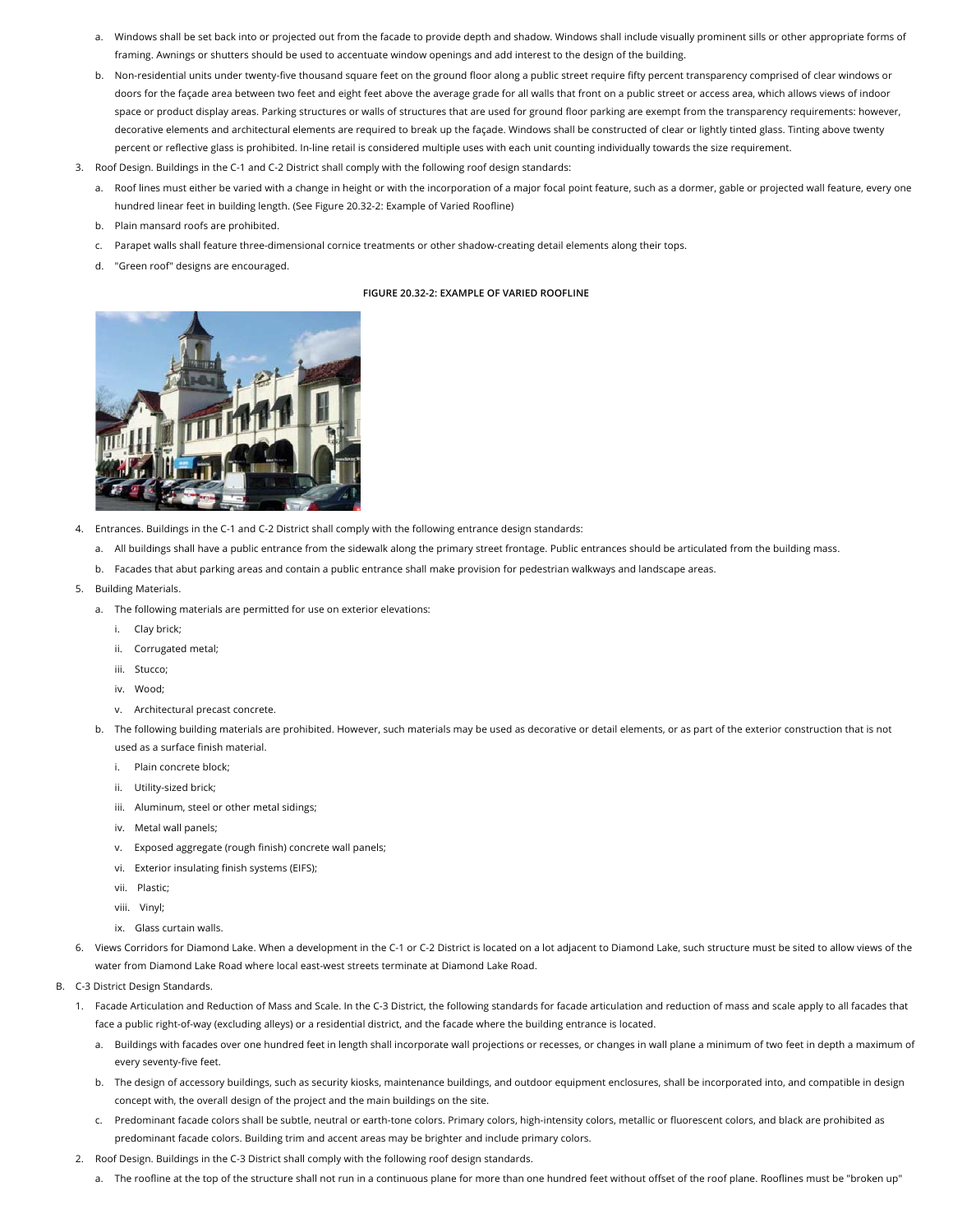by providing articulations in the facade of buildings, change in the height of portions of roofs, or change in color, material, forms, etc.

- b. Buildings shall use decorative roof elements, such as projecting cornices, to enhance roof edges and define building entrances, waiting areas, main pedestrian routes or activity areas.
- c. The following roof materials are prohibited:
	- i. Corrugated metal (standing seam metal roofs permitted);
	- ii. Reflective surfaces that produce glare.
- d. "Green roof" and white roof designs are encouraged.
- 3. Siting. Buildings in the C-3 District shall comply with the following siting standards:
	- a. Public entrances and primary building elevations shall face public streets. Main entrances to the buildings shall be well defined. Service doors shall be recessed and integrated into the overall design of the building.
	- b. The parking lot shall not be the dominant visual element of the site along the primary roadway. Large expansive paved areas located between the street and the building are prohibited. Smaller multiple lots separated by landscaping and buildings, or placement behind buildings, is required.
	- c. When a development in the C-3 District is located on a lot adjacent to Diamond Lake, such structure must be sited to allow views of the water from Diamond Lake Road where local east-west streets terminate at Diamond Lake Road.
- 4. Building Materials.
	- a. Permitted Materials. Permitted building materials for exterior use are as follows:
		- i. Clay brick;
		- ii. Wood;
		- iii. Natural or cast stone;
		- iv. Tinted and/or textured concrete masonry units;
		- v. Stucco;
		- vi. Architectural precast concrete.
	- b. Prohibited Materials. Prohibited materials for a predominant surface finish material are as follows:
		- i. Plain concrete block;
		- ii. EIFS panels on the ground floor; EIFS panels discouraged on upper floors;
		- iii. Vinyl;
		- iv. Corrugated metal.

#### C. C-4 District Design Standards.

- 1. Siting. Buildings in the C-4 District shall comply with the following siting standards:
	- a. When a shopping center is situated behind a large parking lot, create a street presence for the shopping center by locating part of the center or an outlot building, near the lot line, at the primary street corner or the shopping center entrance. When the center's frontage on the primary street exceeds two hundred fifty feet in width, outlot buildings should hold at least twenty-five percent of the front lot line. (See Figure 20.32-3: Building Siting)

### **FIGURE 20.32-3: BUILDING SITING**



- b. If outlot buildings are part of a large retail development, outlot buildings must define the street frontage by placement near the street with showcase windows and entrances oriented toward the street, as well as to the interior parking lot.
- c. The primary facade of the building shall be oriented toward the street with entrances facing or clearly visible from the primary street. Main entrances to the buildings must be well defined.
- d. The site shall be designed so that there is safe pedestrian access to the center and safe pedestrian circulation within the development.
- e. A cohesive shopping center character shall be required through the use of coordinated hardscape treatment (special paving materials, lighting, street furniture) and landscaping.
- 2. Facade Articulation and Building Design. Buildings in the C-4 District shall comply with the following fenestration and building design standards:
	- a.